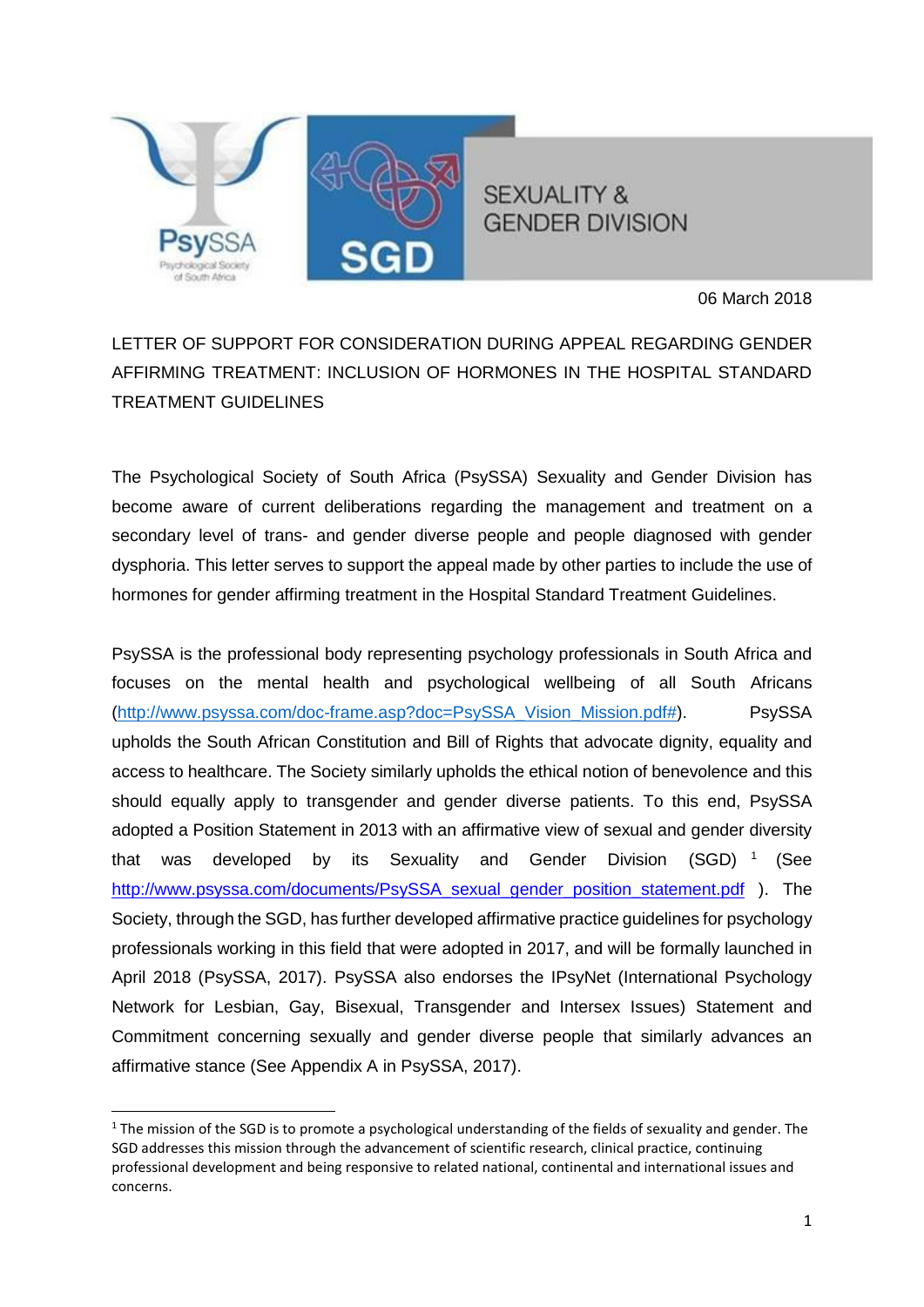*Transgender* is an umbrella term for people expressing their gender in non-traditional ways. Transgender persons experience incongruity between their sex assigned at birth and their gender identity (mental body image) (WHO, 2015; WPATH, 2010). They reject their original gender assignment, as it causes distress, and through their behaviour, dress code, use of hormones and, in certain instances, gender reassignment surgery, actively seek to address their gender and sex incongruence (Nkoana & Nduna, 2012). The transgender and gender diverse person thus initiates a change in their sex characteristics and their gender expression and role to conform to their inherent gender identity. A person's gender identity is not a choice – it is their personal sense and experience of their gender (Wilson, Marais, De Villiers, Addinall, & Campbell, 2014).

According to the ICD-10, (http://www.who.int/classifications/icd/en/GRNBOOK.pdf) a person with gender identity disorder (GID) has a desire to live openly and be accepted as a member of the opposite gender. The person with GID usually presents with the wish to change their body to be as congruent as possible with their preferred gender. This can be accomplished through hormonal treatment and, for some, further surgical procedures (WHO, 2007).

In the Diagnostic and Statistical Manual of Mental Disorders, Version 5 (http://www.apa.org/), the diagnostic term that is currently used is Gender Dysphoria.

*"Gender dysphoria* refers to the distress that may accompany the incongruence between one's experienced or expressed gender and one's assigned gender. Although not all individuals will experience distress as a result of such incongruence, many are distressed if the desired physical interventions by means of hormones and/or surgery are not available" (American Psychiatric Association, 2013, p.451).

This distress can lead to major depression, anxiety, stress and adjustment disorder that may be compounded by minority stress as the transgender and gender diverse person experiences discrimination and marginalisation. Suicide rates, self-harm and life-threatening behaviour are also elevated among transgender and gender diverse people (Davidson, 2007; Gehi & Arkels, 2007; Grosmann & D'Augelli, 2007).

**PsySSA's stance on the treatment of people diagnosed with Gender Dysphoria (DSM-5) / Gender Identity Disorder (ICD-10) is as follows:**

1.) Transgender and diverse gender identities are seen as normal and part of the variance in gender identity.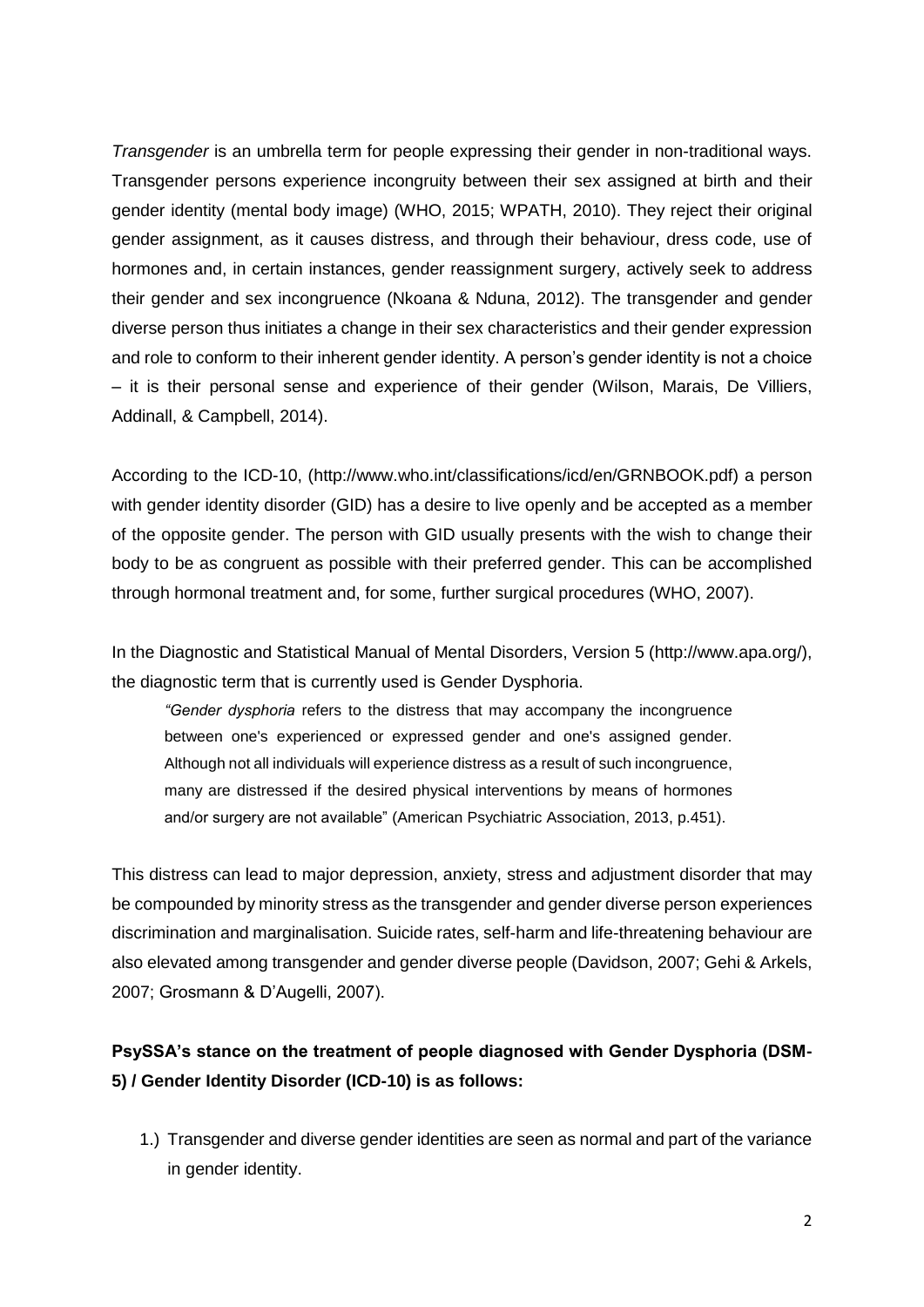- 2.) It has been found that transition, the use of hormones and at times surgery, alleviate the gender dysphoria and has positive impact on the patients' mental health.
- 3.) It has been found that suicidality, as well as depression and anxiety, mostly decrease as patients access gender affirming treatment.
- 4.) Hormone therapy is indicated to form part of the management of most patients diagnosed with gender dysphoria.
- 5.) Training has been made available by the PsySSA SGD for psychologists working in this field focussing on if the person is able to give informed consent to access hormones as well as necessary psychological assessments.
- 6.) Access to gender affirming healthcare is of the utmost importance and many transand gender diverse people, especially in rural areas, struggle to access this treatment as it is localised in specialised units.
- 7.) Economically disadvantaged patients are also not able to travel to these specialised units to access healthcare.

Informed by the above, we implore the Essential Medicine List Tertiary and Quaternary Committee to include Hormones for Gender Affirming Treatment in the Hospital Standard Treatment Guidelines.

Kind regards

Dr Peace Kiguwa (PhD)

Chair: Sexuality and Gender Division (PSYSSA)

Psychological Society of South Africa